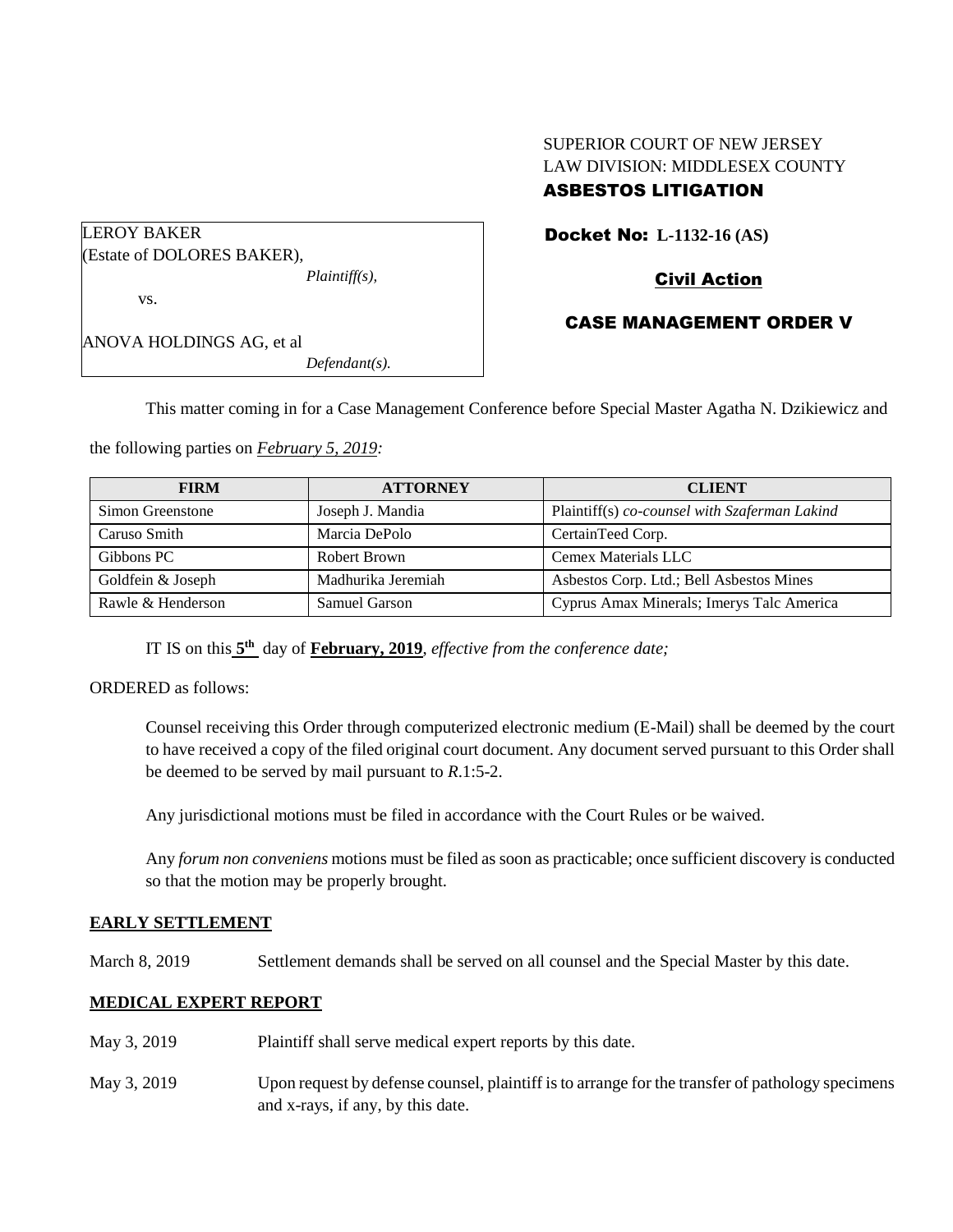August 30, 2019 Defendants shall identify its medical experts and serve medical reports, if any, by this date. In addition, defendants shall notify plaintiff's counsel (as well as all counsel of record) of a joinder in an expert medical defense by this date.

#### **LIABILITY EXPERT REPORTS**

- May 3, 2019 Plaintiff shall identify its liability experts and serve liability expert reports by this date or waive any opportunity to rely on liability expert testimony.
- August 30, 2019 Defendants shall identify its liability experts and serve liability expert reports, if any, by this date or waive any opportunity to rely on liability expert testimony.

#### **SUMMARY JUDGMENT MOTION PRACTICE**

| Plaintiff's counsel shall advise, in writing, of intent not to oppose motions by this date.<br>May 31, 2019 |  |  |
|-------------------------------------------------------------------------------------------------------------|--|--|
|-------------------------------------------------------------------------------------------------------------|--|--|

- June 14, 2019 Summary judgment motions shall be filed no later than this date.
- July 12, 2019 Last return date for summary judgment motions.

#### **ECONOMIST EXPERT REPORTS**

- May 3, 2019 Plaintiff shall identify its expert economists and serve expert economist report(s), if any, by this date or waive any opportunity to rely on economic expert testimony.
- August 30, 2019 Defendants shall identify its expert economists and serve expert economist report(s), if any, by this date or waive any opportunity to rely on economic expert testimony.

## **EXPERT DEPOSITIONS**

September 30, 2019 Expert depositions shall be completed by this date. To the extent that plaintiff and defendant generic experts have been deposed before, the parties seeking that deposition in this case must file an application before the Special Master and demonstrate the necessity for that deposition. To the extent possible, documents requested in a deposition notice directed to an expert shall be produced three days in advance of the expert deposition. The expert shall not be required to produce documents that are readily accessible in the public domain.

#### **PRE-TRIAL AND TRIAL**

April 4, 2019 @ 10:00am Settlement conference. All defense counsel shall appear with authority to negotiate settlement and have a representative authorized to negotiate settlement available by phone. Any request to be excused from the settlement conference shall be made to the Special Master no later than 4:00pm of the day prior to the conference. June 6, 2019 @ 10:00am Settlement conference. All defense counsel shall appear with authority to negotiate settlement and have a representative authorized to negotiate settlement available by phone. Any request to be excused from the settlement conference shall be made to the Special Master no later than 4:00pm of the day prior to the conference.

 $\_$  ,  $\_$  ,  $\_$  ,  $\_$  ,  $\_$  ,  $\_$  ,  $\_$  ,  $\_$  ,  $\_$  ,  $\_$  ,  $\_$  ,  $\_$  ,  $\_$  ,  $\_$  ,  $\_$  ,  $\_$  ,  $\_$  ,  $\_$  ,  $\_$  ,  $\_$  ,  $\_$  ,  $\_$  ,  $\_$  ,  $\_$  ,  $\_$  ,  $\_$  ,  $\_$  ,  $\_$  ,  $\_$  ,  $\_$  ,  $\_$  ,  $\_$  ,  $\_$  ,  $\_$  ,  $\_$  ,  $\_$  ,  $\_$  ,